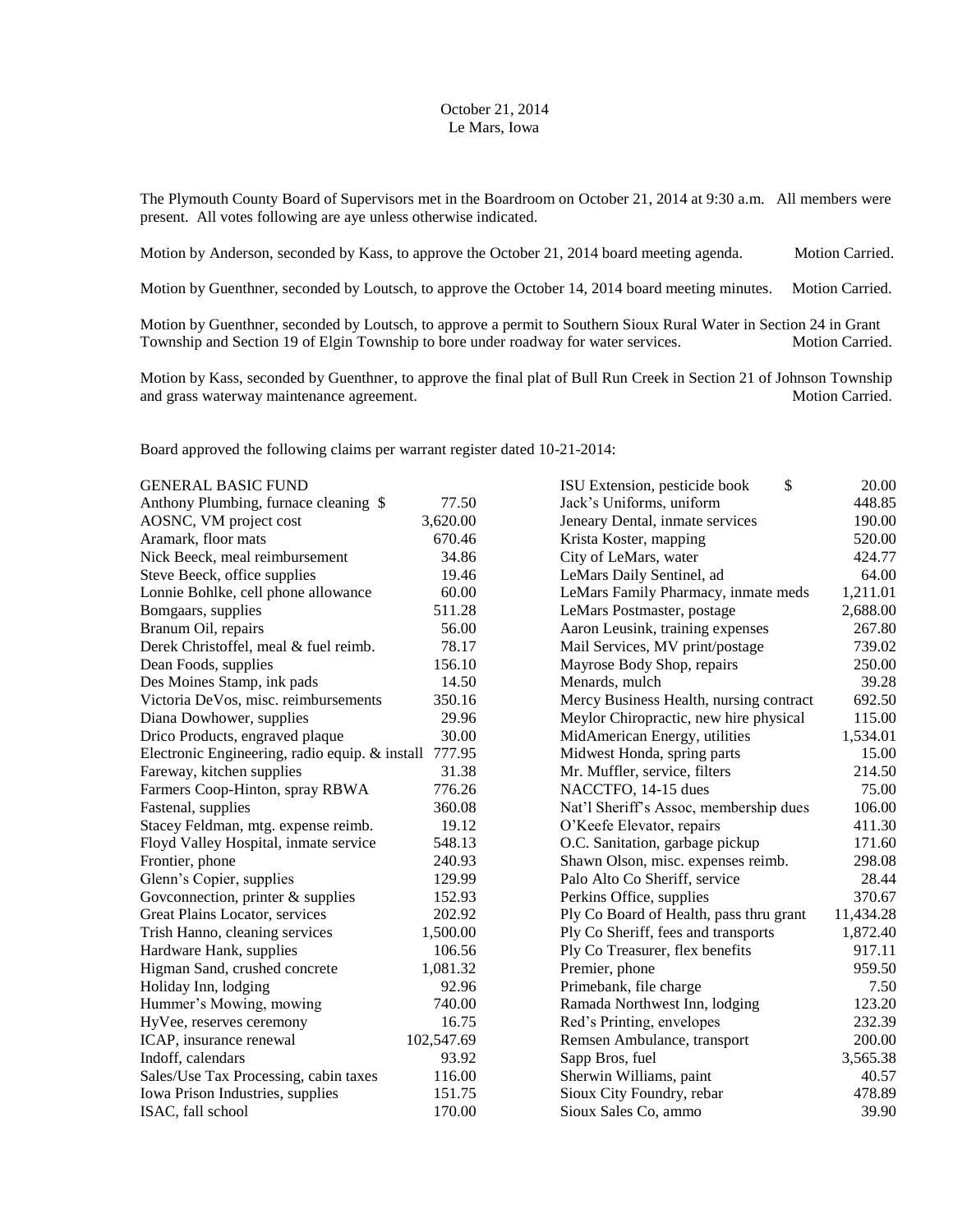| Siouxland Safety Services, training \$            | 100.00     | \$<br>FORCE, parts                                      | 221.20    |
|---------------------------------------------------|------------|---------------------------------------------------------|-----------|
| Shelly Sitzmann, cell phone allowance             | 60.00      |                                                         | 755.00    |
| Star Energy, propane assistance<br>280.12         |            | GCC Alliance, pipe culverts<br>Glenn's Copier, supplies | 37.96     |
| Story Co Sheriff, service                         | 67.20      | Graves Construction, const. project                     | 60,155.77 |
| Mark Sturgeon, transcript                         | 5.50       | Hardware Hank, supplies                                 | 8.00      |
| Thomson West, court library                       | 1,199.61   | City of Hinton, sundry                                  | 133.98    |
| Total Sales, repairs                              | 1,847.42   | Peter Holtgrew, bridge site excavation                  | 4,980.00  |
| Treat America, meals                              | 37.90      | Bob Hughes, grounds                                     | 380.00    |
| Heidi Tritz, meal & fuel reimb.                   | 113.44     | Indoff, office supplies                                 | 403.48    |
| Ultramax, ammo                                    | 2,138.00   | Interstate Battery, batteries                           | 717.69    |
| U.S. Cellular, cell phone                         | 374.50     | Iowa Sec of State, supplies                             | 30.00     |
| Verizon, cell phone                               | 121.64     | I-State Truck Center, parts                             | 1,618.58  |
| Wagner Auto, supplies                             | 19.98      | Janitor Depot, sundry                                   | 494.55    |
| Wal-Mart, supplies                                | 221.44     | Jim Hawk Truck, parts                                   | 230.30    |
| Wex Bank, fuel                                    | 5,065.80   | Kellen Excavation, granular                             | 364.48    |
| Youth & Family Resources, shelter care            | 746.40     | Kimball-Midwest, parts                                  | 118.50    |
| Northwest YES Center, shelter care                | 675.00     | Kooiker Inc, pipe culverts                              | 32,408.67 |
|                                                   |            | Mai Welding, welding supplies                           | 451.70    |
| <b>GENERAL SUPPLEMENTAL FUND</b>                  |            | Marriott West, lodging                                  | 244.16    |
| \$<br>ICAP, insurance renewal                     | 125,000.00 | Menards, parts                                          | 84.25     |
|                                                   |            | Metal Culverts, metal pipe                              | 23,379.60 |
| MH-DD SERVICES FUND                               |            | MidAmerican Energy, utilities                           | 65.39     |
| Francis Cleary, legal representation \$           | 126.00     | Northside Glass, outside service                        | 195.00    |
| Life Skills Training, workshop services           | 6,096.91   | Oden Enterprises, roadway culverts                      | 80,150.53 |
| Mallard View, comm. based settings                | 1,263.90   | Desirae Oltmanns, grounds                               | 650.00    |
| Pride Group, support services                     | 16,484.84  | Rockmount Research, welding supplies                    | 1,348.84  |
| Siouxland Mental Hlth, evaluations                | 285.00     | Route 3 Tire, tires                                     | 52.50     |
|                                                   |            | Schlotfeldt Engineering, outside services               | 1,229.75  |
| RURAL SERVICES BASIC FUND                         |            | Trudy Seng, mileage                                     | 194.58    |
| \$<br>Noel Ahmann, mileage                        | 125.58     | Stan Houston Equipment, parts                           | 84.80     |
| Frontier, phone                                   | 11.93      | Luke Steeg, outside labor                               | 180.00    |
| City of LeMars, bulk water                        | 245.00     | Steffen, parts                                          | 502.32    |
| LeMars Daily Sentinel, legal notice               | 18.38      | Titan Machinery, parts                                  | 4.40      |
| Sapp Bros, fuel                                   | 251.47     | Total Sales, outside service                            | 38.15     |
| Siouxland Dist Health, well testing               | 138.00     | Brett Udell Trucking, granular                          | 12,944.33 |
|                                                   |            | Wagner Auto, parts                                      | 203.39    |
| <b>LOCAL OPTION SALES TAX FUND</b>                |            | Ziegler Inc, parts                                      | 5,611.01  |
| Council on Sexual Assault, grant<br>\$            | 3,358.13   |                                                         |           |
| Greenway Lawn Care, grass seeding                 | 2,226.14   | FORFEITURE, DARE, RESERVES FUND                         |           |
| Western Iowa Construction, tower removal 5,000.00 |            | \$<br>Moore Medical, jail supplies                      | 455.41    |
|                                                   |            |                                                         |           |
| VETERAN AFFAIRS CO GRANT FUND                     |            | LOCAL EMERGENCY MANAGEMENT FUND                         |           |
| DataSpec, yearly fee for Vetra Spec<br>- \$       | 399.00     | \$<br>Glenn's Copier, supplies                          | 61.98     |
|                                                   |            | City of LeMars, water/sewer                             | 32.57     |
| SECONDARY ROAD FUND                               |            | MidAmerican Energy, utilities                           | 92.46     |
| \$<br>A & M Laundry, floor mats                   | 58.00      | Sapp Bros, fuel                                         | 193.00    |
| Baseline Equipment, supplies                      | 27.26      | Simpco, Hazmat per cap                                  | 11,319.05 |
| Bomgaars, parts                                   | 1,476.40   | Wagner Auto, air cleaners                               | 30.98     |
| Carroll Construction, parts                       | 50.43      |                                                         |           |
| Century Business Prod, supplies                   | 302.91     | ASSESSOR AGENCY FUND                                    |           |
| Certified Testing, equipment                      | 160.00     | Des Moines Register, subscription \$                    | 240.02    |
| Craig Christman, grounds                          | 460.00     | Frontier, phone                                         | 3.50      |
| Cornhusker International, parts                   | 609.84     | Jamie Hauser, mileage                                   | 181.24    |
| Cretex, concrete pipe                             | 4,547.20   | Holiday Inn, lodging                                    | 319.20    |
| Denco Corp, concrete                              | 240,769.69 | Perkins, office supplies                                | 248.90    |
| Dixon Construction, const. project                | 154,172.96 | Willson & Pechacek, legal fees                          | 229.50    |
| Enventis, phone                                   | 43.21      |                                                         |           |